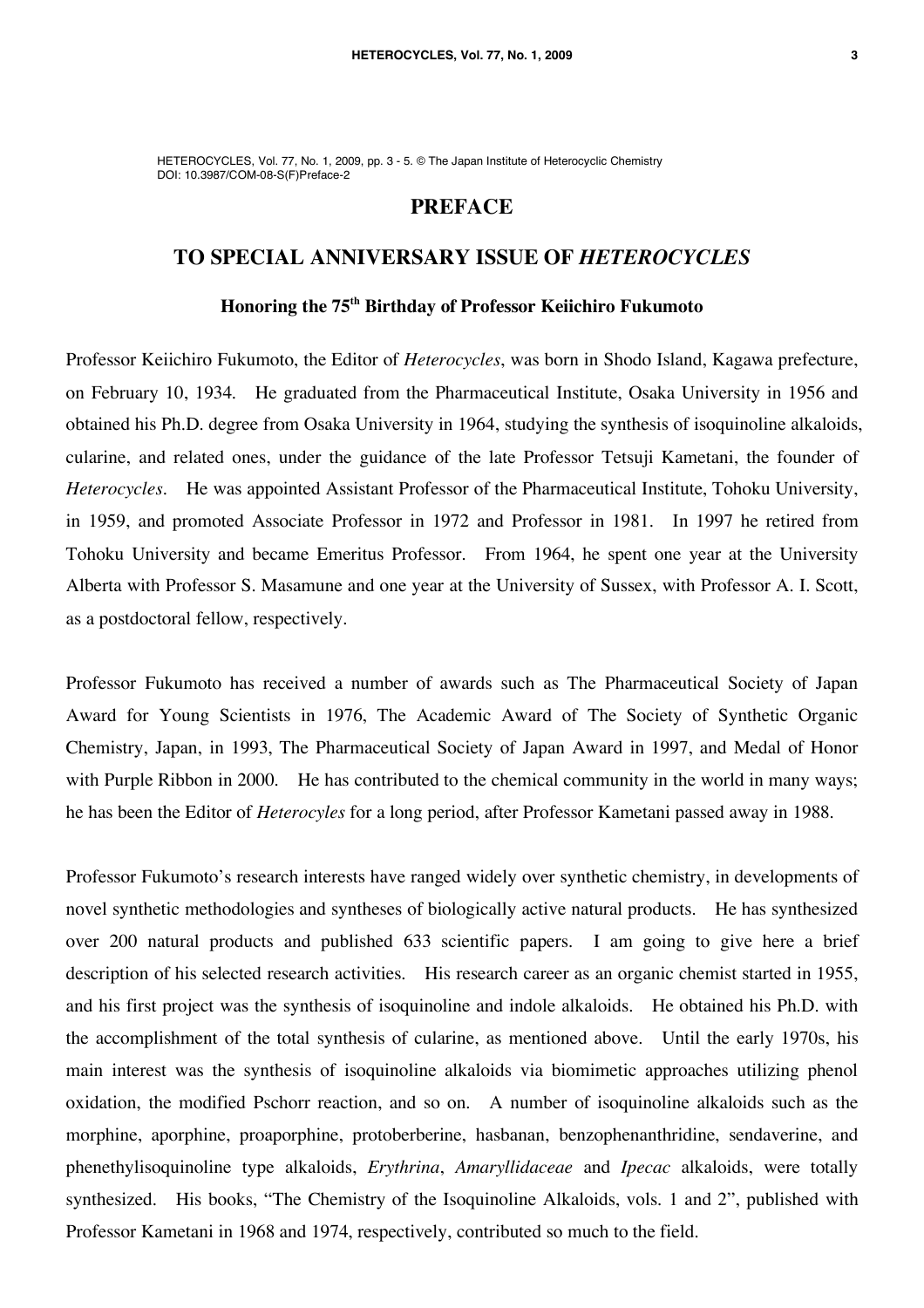The principle of 'Retro Mass Spectral Synthesis' that he proposed with Professor Kametani in 1974 was especially brilliant and fruitful. Various biologically active natural products such as steroids, diterpenoids, triterpenoids, protoberberine, phthalideisoquinoline, quinazolinocarboline, spiro-benzylisoquinoline alkaloids, indole alkaloids, and diterpene alkaloids, were elegantly synthesized. In paticular, the syntheses of estrone, (+)-estradiol, alnusenone, and friedelin using the intramolecular Diels-Alder reaction of benzocyclobutene, based on the principal, are outstanding. Applications utilizing pericyclic reactions of *o*-quinodimethanes developed by his group are regarded as a leading research in a modern synthetic chemistry.

As an extension of pericyclic reactions, he and his associates investigated the development of new cascade reactions, forming multiple bonds in a stereo- and regioselective manner in one procedure. The intramolecular double Michael reaction and the intramolecular Michael aldol reaction, elaborated by them, are useful tools for the synthesis of polycyclic natural products. The new methodologies showed many advantages, owing to the characteristic features of the intramolecular reaction and sequential sequences. The intramolecular double Michael reaction has been applied the syntheses of carbocyclic compounds as well as heterocyclic compounds. Unique polycyclic ring systems fused to cyclobutane were constructed efficiently by the intramolecular Michael aldol reaction. The methodology has been extended to new other types of cascade reactions by his associates.

In every respect, Professor Fukumoto has been a smart and productive chemist. Furthermore, he is outstanding human being and an excellent educator. We have always been stimulated to do our best for research by his encouragement.

Professor Fukumoto was a good baseball player when he was a high school student. With an attitude similar to sports, he has been at the forefront of research in new areas and has tackled the most difficult problems with the deepest insight. We all wish Professor Fukumoto a healthy and happy life with Mrs. Fukumoto.

h than

Masataka Ihara, Ph.D. Specially Appointed Research Head of Hoshi University Emeritus Professor of Tohoku University CSO of Synstar Japan Co. Ltd.